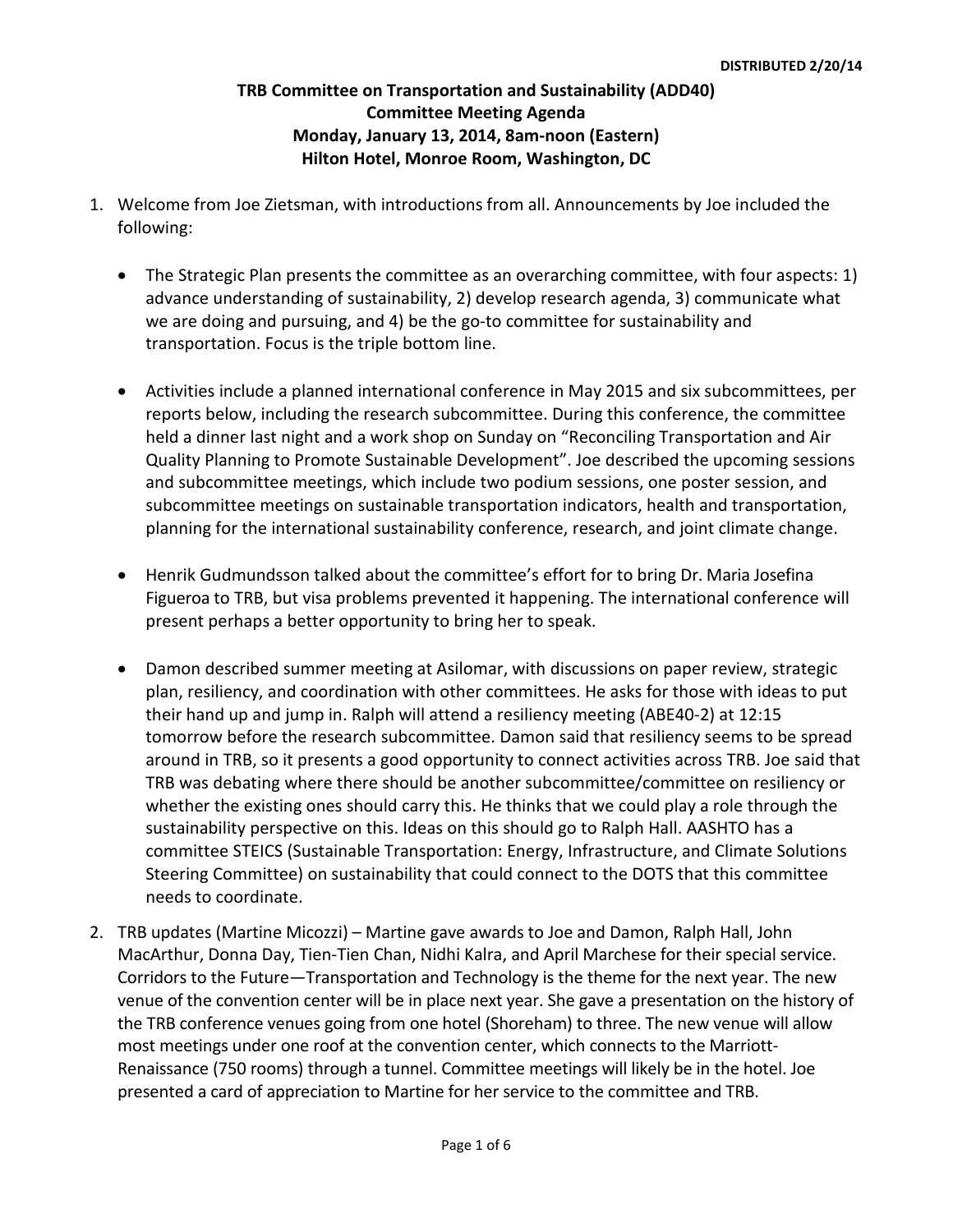#### **DISTRIBUTED 2/20/14**

Leigh Lane and Mark Kross gave an overview of the section and group, listing the other committees in it. Leigh said she submitted the Blue Ribbon nomination on research development. She would like a list of committee achievements and where it is going in the future. She talked about the TAC meeting yesterday, which included discussion on critical issues in transportation. Other news: up to two state DOT members can be added as additional members. Some funding might come from private sources. This was a record year on papers—5,200 compared with 4,800 last year. Attendance is about the same, 11,700.

Mark announced a self-service app for committee and subcommittee chairs, which will allow better communication with members and friends within each committee. The roll out begins February 14. There is a discussion feature that should help reach out to committee members and friends.

- 3. Committee and Subcommittee business
	- a. Communications The Google groups platform allows members and friends to self-manage their contact information. We also have a LinkedIn group but it is not well used. The website itself would benefit from additional information. Ralph Hall suggests a monthly email to request material. Contact Nidhi Kalra with ideas. One suggestion was that the website could be the locus for the dialogue on sustainability. Content from other committees would help. Ralph talked about the model of the pedestrian committee, which has an organizational element tied to its research. Damon urged caution in taking on too much in terms of a commitment to produce a monthly newsletter or similar.
	- b. Paper Review (John McArthur) –24 papers were received, 14 papers accepted for presentation, and three are being considered for publication, with final reviews being finished. There were a total of 75 reviews by 24 reviewers. John says that calls for papers are necessary to direct papers to us. He would like us to build the number of incoming papers as well as friends to help review them. The committee gets such a wide range of papers that a range of disciplines is needed. He will update the reviewer matrix this summer. Damon suggested that reviewing papers is a good way for friends to get involved in the committee.
	- c. Session planning John MacArthur gave an overview of the planning this year that led to three sessions. He listed the two podium and on poster sessions.
	- d. Sustainable Transportation Indicators Todd Litman gave a report, noting that sustainability addresses a much longer time frame that most transportation planning contemplates. Part of the bias is towards resource intensive projects instead of resource efficient projects. He talked about the three data sessions last year. Todd developed a summary of the presentations that is on our web site. Another activity is developing a university level course on sustainable transportation, but it has stalled. He is looking for three volunteers to continue the work. He is meeting with a task force on performance measures that is more traditional and focused on the US rather than the wider range of indicators and international perspectives that he is negotiating for. Todd said that the SLoCaT is the only international organization trying to coordinate sustainability measures and definitions, but the US is not part of this.
	- e. International Subcommittee April Marchese said that this committee started over the last year and has about eight members. Activities include: 1) information exchange on sustainability, 2) research agenda that is focused on the intersection of international issues and research, and 3) communication. Enhancing the subcommittee's visibility on the website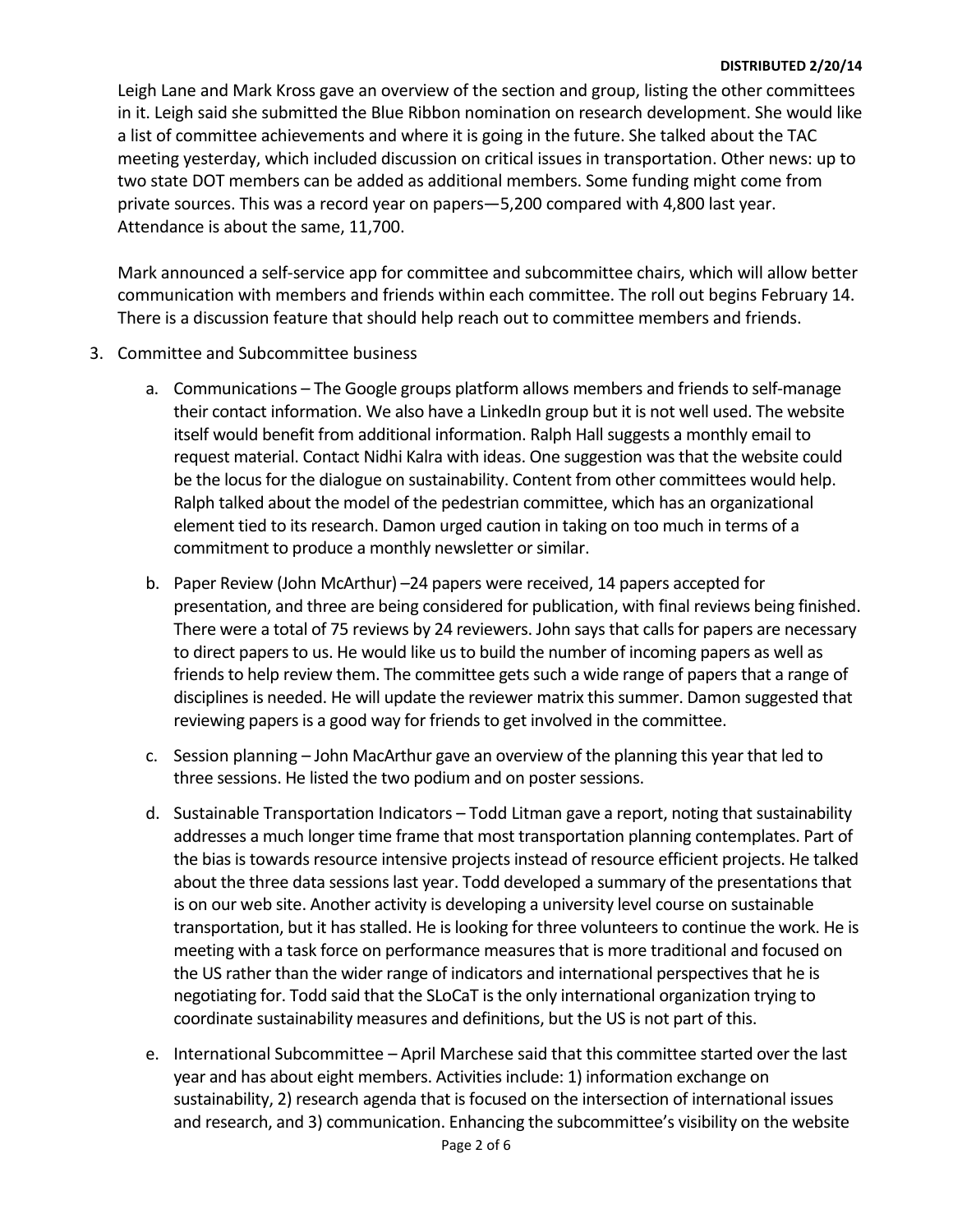is on their agenda as well, with ideas on best practices at the international scale. The conference in 2015 will be an important effort by the subcommittee.

f. Research Subcommittee Update and Social Network Analysis – Ralph Hall gave a short presentation on the "back to basics" approach to creating research needs statements(RNS). Of the 1,000 RNS, 200 of them had some mention of the sustainability, which led to an identification of the committees that have sustainability interest. He applied social network analysis to identify the links to other committees. He said that links to state DOTs are extremely important to have sponsors for the research proposals. He showed linkages between the social-behavioral and engineering technical disciplines, of which ADD40 is fourth in "betweeness" for the two groups. He sees an opportunity to develop new, collaborative research statements with other committees, with support in the DOT side. Goals include: 1) Create a sustainable "primer" to share with other committees.

2) Develop a research agenda and promote funding of research projects that further the goals of sustainability. The research subcommittee meeting will be a mini-workshop to launch the development of several research needs statements targeted at specific funding programs. 3) Effectively communicate and coordinate the committee's role and activities with internal and external stakeholders. For this, identify research statements of interest and review with relevant TRB committee (revise and resubmit).

4) Act as the "go to" committee for TRB on the issue of sustainability.

Ralph talked about the Committee Research Coordinator (CRC) workshop. The RNS database has 1,100 active RNS, with 90 added last year. The "revised" RNS form aligns with the majority of CRP submission requirements, so submitters should try to complete all fields. Future webinars planned for NCHRP Highway IDEA projects (March) and TCRP (September). There are other elements under development or consideration. He offered guidelines for developing successful research statements: make it relevant / useful for practitioners, target statement to specific funding, and identify a champion for each research statement. Other considerations include the need to create a network to promote research ideas and work with people who know the process, receive feedback on why a research idea was not selected, then revise and resubmit if idea is competitive. ADD40 should target pooled funding—need to work closely with State DOTs. The committee needs to be strategic – link ADD40 calls for papers to subjects including in research needs statements (i.e., build the evidence base for, and interest in, an idea). In the discussion afterwards, it was suggested that getting feedback from state DOTs would help start the process of tailoring statements to NCHRP. At the end, he presented the matrix of connections with committees, research statements.

### 4. Liaisons to other committees

a. Update on liaisons and coordination with other committees / subcommittees. Donna Day said that the liaison is getting much more focus, with research and collaboration being combined. Donna asked for friends to say which other committees for which they are friends or members so the initial effort can be expanded. The liaison will also reach out to non-TRB entities. She asked for cards from friends who want to be included. Emails to Donna are helpful.

In discussion, there was mention of linkages needed to the engineering side (AQ,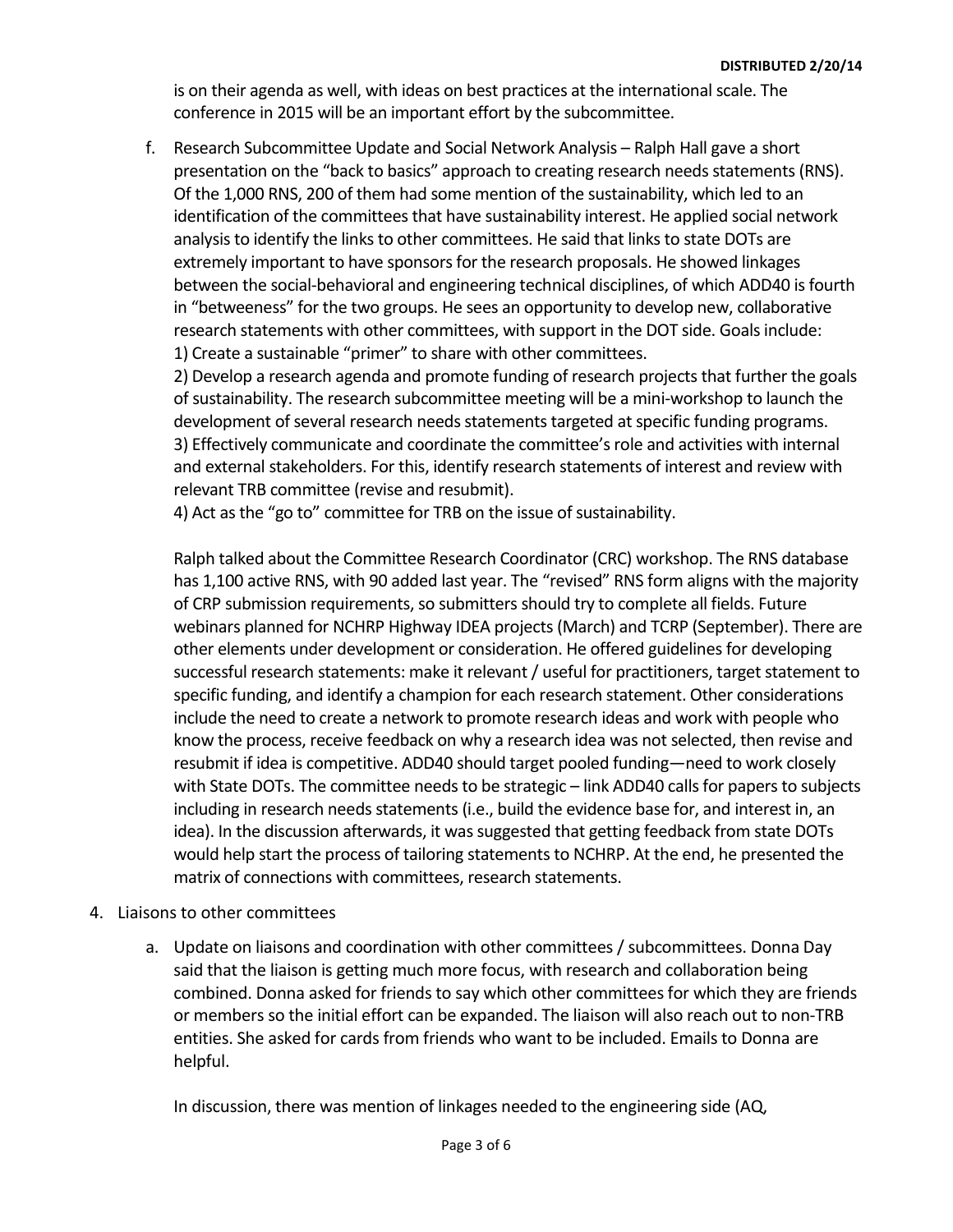construction, etc.) and the maintenance and operations committees.

- b. Climate Change joint subcommittee (Mike Savonis, liaison). Lewison Lem is chair of the subcommittee, which meets tonight. They are planning a conference in 2015. Typically look at adaptation.
- c. Health and Transportation joint subcommittee (John MacArthur, liaison). This subcommittee began two years ago, has greatly expanded, are sponsoring two events and has twice as many papers as parent committee.
- 5. Debrief from Sunday workshop, "Reconciling Transportation and Air Quality Planning to Promote Sustainable Development" (Rich Baldauf). This workshop was designed around tension between smart growth advocates and those who are concerned that the compact development is bringing people closer to air pollution sources. Research needs included how to quantify the issues and tradeoffs, then identify mitigation. The discussion period at the end was helpful in focusing on the research needs.
- 6. International Conference planning (April Marchese). The conference is scheduled for the beginning of May 2015 at the Keck Center in DC. The focus is not only best practices from around the world but sustainability issues that can only be solved in a global way. Opportunities to institutionalize sustainable practices are also a focus. The conference will be limited to 150 on site, but they are looking at virtual conference models to increase participation. A broad range of representation on both the participant side and sponsors is planned. Questions include ideas of topics or session tracks are welcome, as are sustainability issues that might deserve a larger session. The planning committee will be put in place in the next several weeks. Cornie Huizenga suggested that this committee form relations with overarching organizations such as SLoCaT as well as individuals and individual organizations.
- 7. 2014 mid-year meeting planning (Joe Zietsman). Joe suggests a mid-year meeting. Ideas are welcome. There doesn't seem to be a group of committees to coalesce around. DC is always an easy fall back. The planning will be by email.
- 8. Committee meeting presentations
	- a. Cornie Huizenga, SLoCaT, began with a picture of people walking along the roads in Nairobi; 50% of the trips in Nairobi are by walking, without much in the way of facilities to serve them. The old paradigm is of building roads, which attract cars, which lead to more road building. There are safety problems (50 million accidents between now and 2030) and air quality problems, and the goal of access has not been reached. This is the reason for SLoCaT; their paradigm is avoid, shift, improve.

SLOCAT has 88 members, including International organizations, governments, development banks, NGOs, private sector, academia. Focus is policy. Goals include 1) encourage sustainable transport to be integrated into sustainable development, 2) response to climate change, and 3) use of regional environmental sustainable transport forums to bring local transportation agencies together with other groups with a sustainability interest.

Results framework on sustainable transport: goal = provide sustainable transport, as defined by access and safety measures.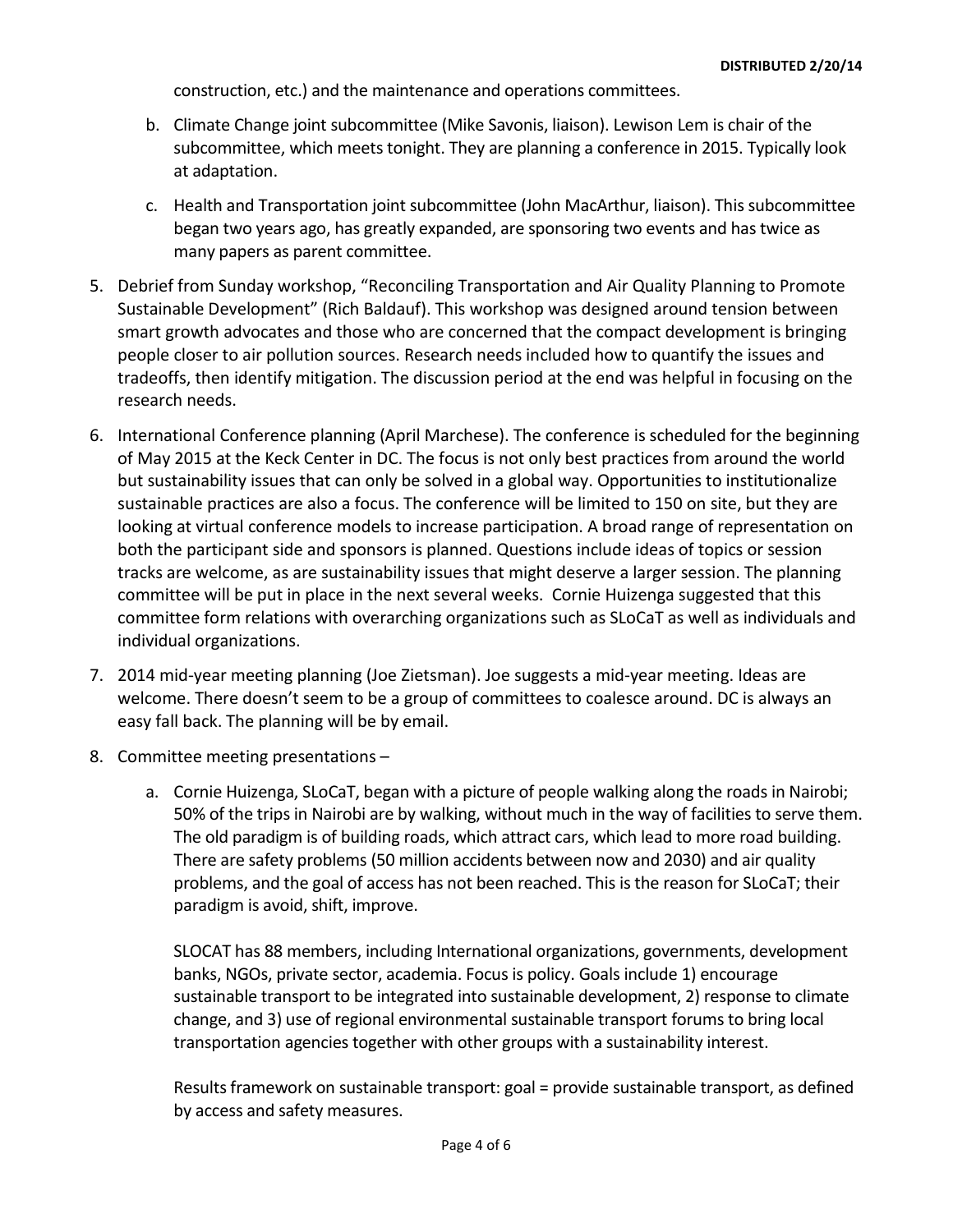There is also a transport delivery campaign, which has a funding plan on one hand to match the needs on the other. One example is the endorsement by the UN: "We need to change the way we plan our cities, the way we move goods and ourselves" UN SG Ban Ki-moon, October 2013.

Cornie would like to get TRB involved. A paradigm shift is needed on the development of transportation.

- b. Heather Holsinger/Diane Turchetta, FHWA EV project –Heather gave an introduction that framed the question of identifying the implications for FHWA if there is a major shift to EVs, given that existing roads and fueling are built around conventional fuels. The project started with literature review and forum, but found the future to be hazy. They looked at 8 scenarios for EV growth. The range of gasoline consumption displaced by EVs by 2050 ranged from about 1% to 24%, depending on how aggressive the scenario was. They also looked at possible level of charging stations. The impact on highway trust fund revenue would range from \$0.3 billion to \$5.6 billion per year. The upper end of this range is still on the order of 1/3 of that from the changes in efficiency by the internal combustion engine—not a major variable.
- 9. Roundtable updates from the floor

ITE has a current practice, best practice effort underway, with current practices published last year.

Todd said that TRB looks at social impacts only through EJ and ADD20. EJ is the default mode. McVoy said that in terms of metrics, dollars are perhaps the best metric to combine health, safety, etc.

This year's annual conference on Behavior, Energy, and Climate Change is December 7 – 10 at the Grand Hyatt – Washington, DC

- 10. Any other business
- 11. Closure

| <b>Name</b>           | <b>Role</b>       | <b>Email</b>                  |
|-----------------------|-------------------|-------------------------------|
| Josias Zietsman       | Chair             | zietsman@tamu.edu             |
| Damon Fordham         | Vice Chair        | damon.fordham@cadmusgroup.com |
| Ralph P. Hall         | Research          | rphall@vt.edu                 |
| John MacArthur        | Paper Review      | macarthur@pdx.edu             |
| Tien-Tien Chan        | Session planning  | t.chan@fehrandpeers.com       |
| Nidhi Kalra           | Communications    | nidhi.r.kalra@gmail.com       |
| <b>April Marchese</b> | International     | April.Marchese@dot.gov        |
| <b>Todd Litman</b>    | <b>Indicators</b> | litman@vtpi.org               |
| Donna Day             | Liaisons          | Donna.Day@ch2m.com            |

#### **Leadership Contacts**